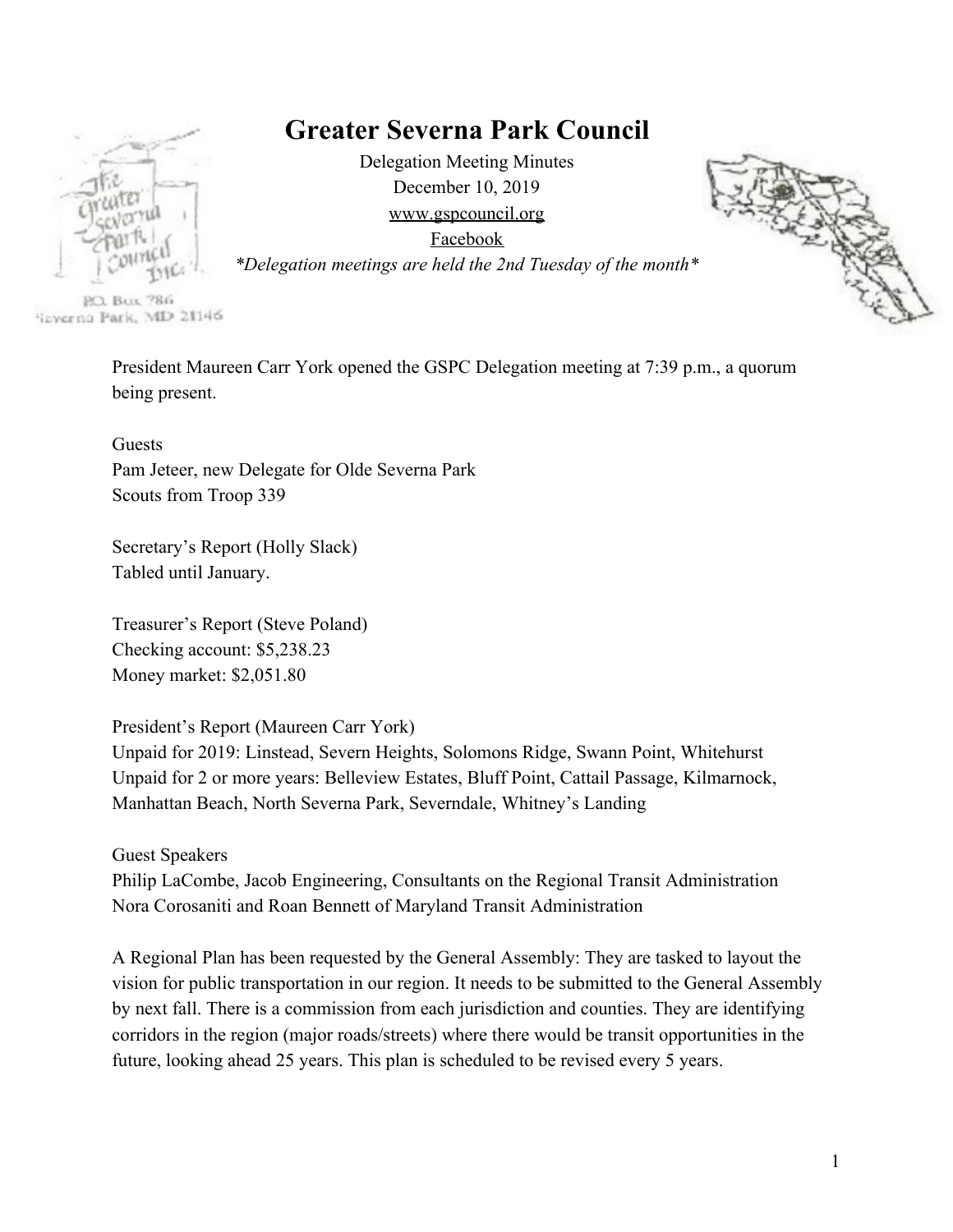*Does the plan include how it will be paid for? (Craig Myers, Cypress Improvement)* Mr. LaCombe: This does not set anything firm. It is a draft list of 30 different corridors. There are early, midterm, and later opportunities. It is very high level and generally most things in the plan would need other funding sources. Almost the entire budget will go toward what we already have.

*How many of those corridors are in AA County? (Amy Leahy, GSPC Director)* Mr. LaCombe: Many cross county lines such as the Light rail corridors, Rt 2 from Glen Burnie to Annapolis, Rt 3 from Crofton to Glen Burnie, and Rt 3 north from Glen Burnie to city, airport to Laurel, and US50.

*How do you do a feasibility study? Survey of mass transit? (Erin O'Neill, GSPC Director)* Mr. LaCombe: It involves lots of different things such as users of transportation in the corridor, origin and transfer destinations, traffic conditions, where real centers of activity are, what space on the roadway there is to use, what is existing and how it could be improved

#### *What are you hearing as far as need? (Maureen Carr York, GSPC President)*

Mr. LaCombe: There is a lot of interest along the Rt 2 corridor and getting between Annapolis and Baltimore. It's a challenge to reach everyone who could use transit service in the county.

# *How about smaller transit? Smaller ride on buses and handicapped vans? (Maureen Carr York, GSPC President)*

Mr. LaCombe: We are looking at what transit providers are doing across the country. Population in US is aging and people want to stay where they live. MDOT MTA is going to do a pilot project of micro-transit to serve BWI hotel district between light rail and airport. Micro-transit is more like Lyft or Uber where you can request a ride. A lot of cities are experimenting with that where buses cannot fit down streets. In places such as Arundel Mills, Crofton, Severn, Woodcrest, we need to enhance what is already there: hours of service longer, increasing frequency of service and more weekend service, or more commuter bus service.

# *Are you doing anything to change people's perception of mass transit? (Bill Lippincott, GSPC Director)*

Mr. Bennett: Reliability and safety are some of the challenges. We try to explain what are we doing in terms of real-time information and how long wait will be. Reliability will improve ridership. We want to be safe to ride into the city for a game, so working with police for more monitoring. It eats up a lot of resources for what is dealt with in the city, making sure there is a presence and that the public is aware they are doing these things so there is confidence in the system. You will probably see more real-time information and communication via an app. Right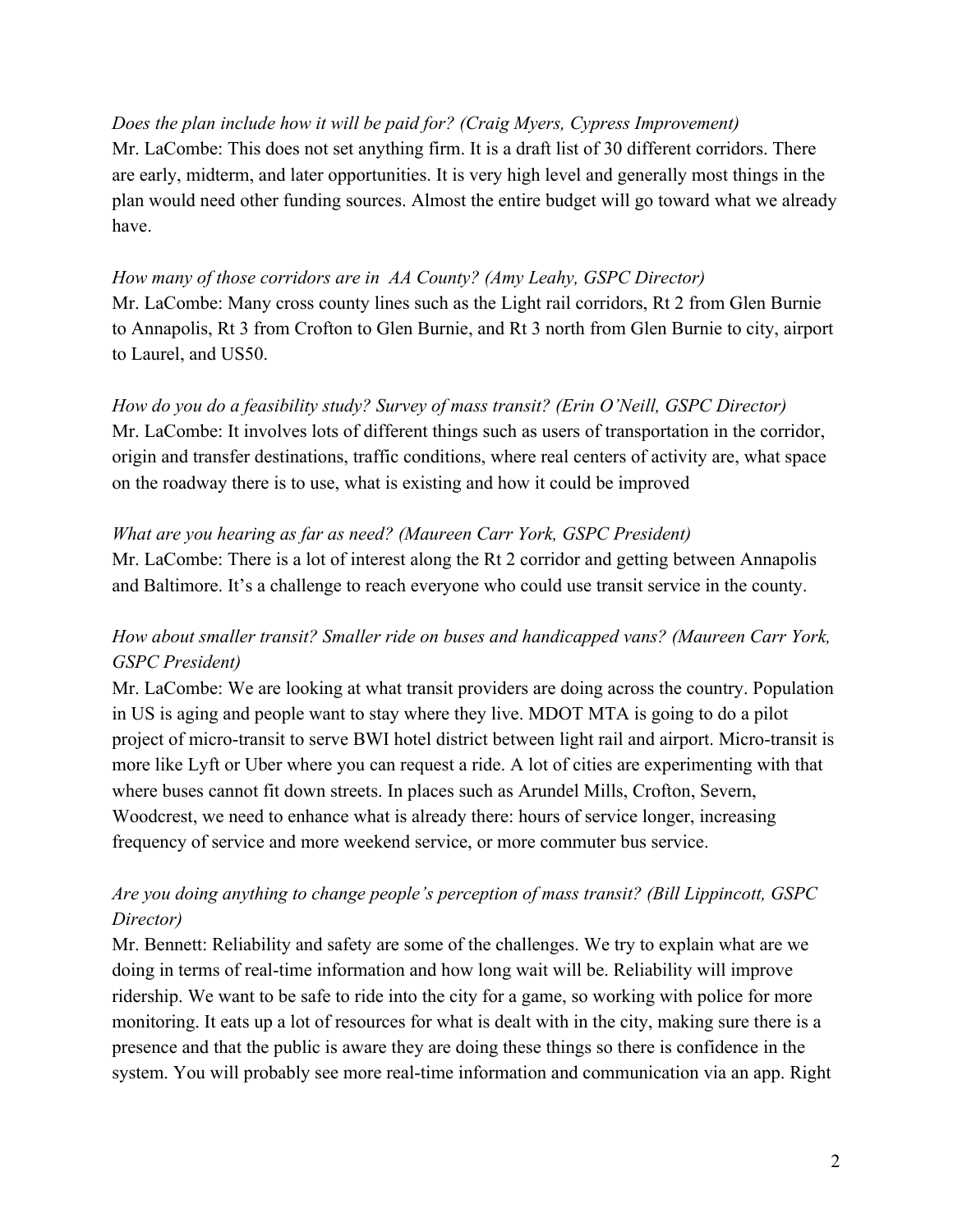now we are at about 70% efficiency, used to be 50%, and keep moving up. Reliability, being on time, and safety are the focus.

#### *What about express buses? (Maureen Carr York, GSPC President)*

Mr. Bennett: That is more in the northern region, but for this region there are commuter buses that go to the city. Express buses people would want different stops and then it was no longer an express bus with all those stops. If promising express service, we want to make sure it is an express service.

*Shouldn't the hotels be responsible for airport transportation? (linda Curry, Severna Forest)* Mr. Bennett: It comes down to job centers. A lot of people take transit to get to work there. Having that service from the lightrail will help them get to work. It's a job center. There is also a huge sector of disabled folks and blind industry who work there. BWI partnership has some funding to help as well. The BWI hotel district is not just about hotels, but many of the amazon packages are at warehouses around the airport are working around the clock. MTA tries to be nimble and have added to Sparrows Point. People are adding new warehouses and there is a new greenhouse coming to Sparrows Point, and we want to be able to serve those people.

# *We are very concerned with traffic congestion. Is there anything in the plan to alleviate Rt 50? Severna Park lies between I97 and Rt 2. Any plans for Rt 2 other than rapid transit system? Maybe more park and rides?Or ferries from Baltimore to Annapolis on the Severn River? (Doug Nichols, GSPC Director)*

Mr. LaCombe: This plan is not that specific, but more about identifying the needs. Rt 2, 3, and 50 are in the study and looking at 25 and 50 years down the road. One option might be putting buses on the shoulders.

*With changes from GDP, can we assume development will impact the study? What are you doing at the state level to work with the county, specifically AA county so that the revisions coming to the county plan are compatible with your work? (John Norville, GSPC Director)*

Mr. LaCombe: We work with Mr. Robinson who is transportation director for county. We focus on transit readiness and how each jurisdiction is ready for changes in the future. Ultimately they want to provide services that people will use. We are not using computer models for this, but if there was a feasibility study, then would do something like that to all surrounding roads.

[Gold Star Memorial and Heroes Monument](http://heroesofsevernapark.com/) (Tom Lindsay)

Please help our community honor our fallen heroes. The gazebo is for the gold star families. As part of the heroes monument, there will be 4 plaques for each of the individual boys. They all went to Severna Park High.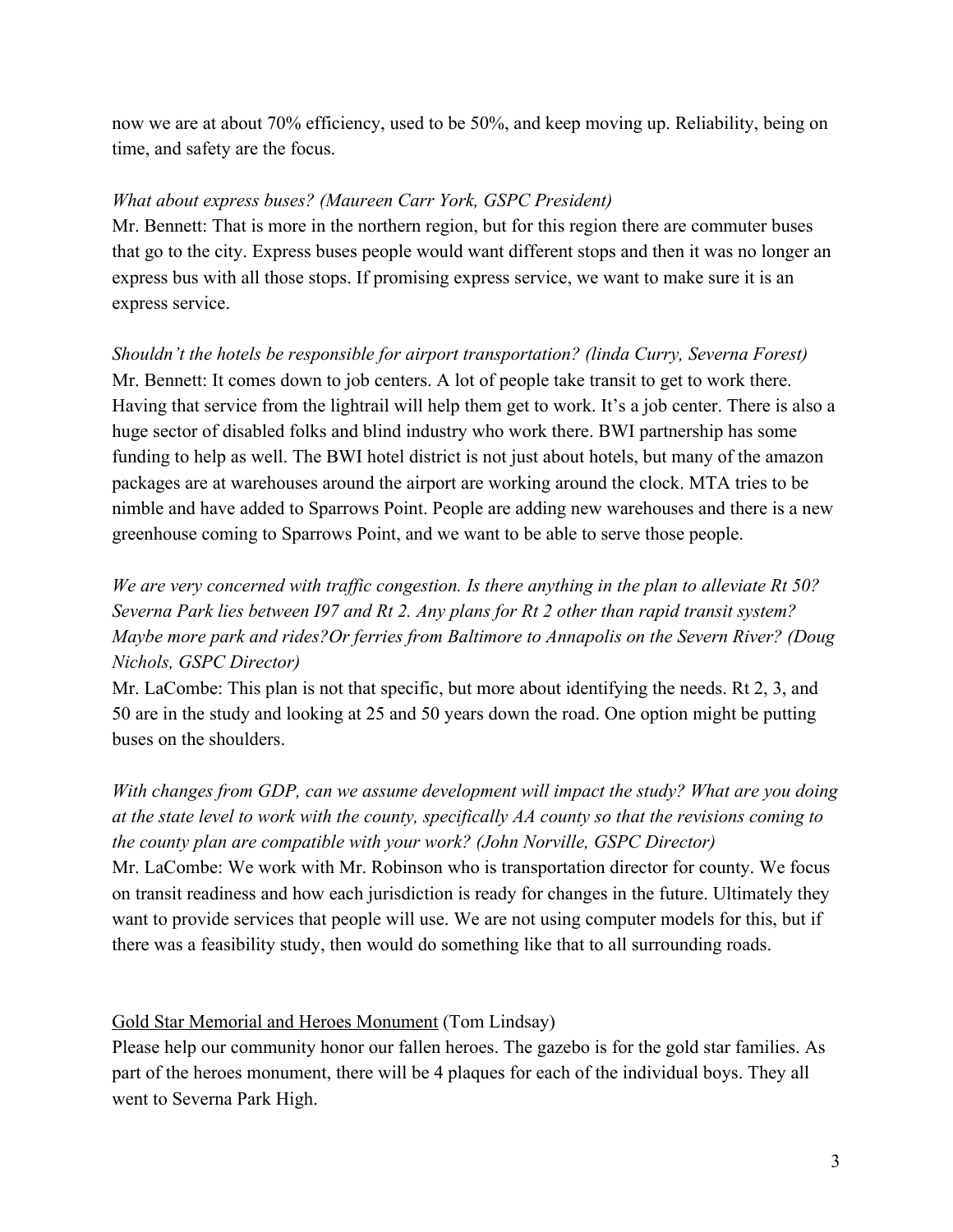## Heroesofsevernapark.com

Freedom isn't free. These 4 are local guys. How can you help? If you can't do anything, go to heroesofsevernapark.com and put on facebook and instagram and don't forget about these 4 kids. Go back to your communities and create awareness to help fund the project. Checks can go to American Legion Post 175 and mark for Heroes of Severna Park.

Goal is Veterans Day for groundbreaking. Memorial Day is the next goal to have it built and complete. Need about \$60k. Companies have given paving and cement. In kind services, construction services. The actual gazebo is all metal and should last for a long time. Purposely overdesigned this to last.

Chamber of Commerce None.

Planning/Zoning/Legislation (Amy Leahy and Art Timmons)

Marsh Landing is at the Board of Appeals. Paul is not here because he went to a hearing for that today.

Badro property hearing will be Feb 13.

Short-term rental bills coming up to address airbnb properties. Amending county use and tax provisions, adding a definition of short term rentals

- [Bill 87-19: AN ORDINANCE concerning: Licenses Multiple Dwellings and Rooming Houses](http://r20.rs6.net/tn.jsp?f=001AAAAEVNJYb3jbMEG_R5UKH_Pt4pSOqzHGkndxhwPvBsjqdwke71vyzO0VV9Ffmw7warppDxFcxCPuMGzUZd2j8e74MdcL47JmH2vzFA7IrrQ5LfulicTgI3PXU6F42NtxIX7SWaoNx6jpourL_mEuL4rZ7Fh8J1vfawdyZOh_T05yUyoaHeectLSRrDGrrlz8aOonjtxvrWoqDrPtWwDbAliOd1npAgLVTix0tx76gkb0aT6V27CoL9GOlpx0lcvk2BbGmGU3_JYOrssWc9_4DPKHAVGOa3BopW8vRZJVEgs-9Iuzx5LyEM0glmqamoAHMPKuCiLGkA=&c=0l2Uijye2LJetPKOTI2Rn6YFyLzFdeTRZ-aQgRb7mI5J1oAMyEdMtw==&ch=9OuOV1PboGbECrfiDb1Q31GiGa9unrxvErMKQlHD35oBpJ5GvDSMAg==)
- [Bill 88-19: AN ORDINANCE concerning: Finance, Taxation, and Budget Use or Occupancy Tax –](http://r20.rs6.net/tn.jsp?f=001AAAAEVNJYb3jbMEG_R5UKH_Pt4pSOqzHGkndxhwPvBsjqdwke71vyzO0VV9Ffmw7VV3ogiw3L4m9QUw8a1PEdrMh8-pA8CaMU_0ueZTMC77ZiVvBr_20UyGkSL7F7nDlaO0nFR-EcCWVwY6y_4ZLuvWHgUXaW1nuTmwPsdJT0iK5LPYTF6pjejMXCatGBOZ_O_gpGNJLSNl1OFAbJDORhn5nwO5GfIras6UtrCU3eVGEpdhCI2Rj4jUgHD2ZAD6mbGkC27_mXibcKN0yi_eXNAi50OCbR5Au-TcIw-Bb3z31egQlciJz6mZwihiyU2cVNYxR9obiHHONe01I1IgB1rmj7i3K6ZDHKhxyE__vQ2Vxig3kptGAkiGsPVbSmGhH&c=0l2Uijye2LJetPKOTI2Rn6YFyLzFdeTRZ-aQgRb7mI5J1oAMyEdMtw==&ch=9OuOV1PboGbECrfiDb1Q31GiGa9unrxvErMKQlHD35oBpJ5GvDSMAg==) [Transient Lodging – Short-term Rentals](http://r20.rs6.net/tn.jsp?f=001AAAAEVNJYb3jbMEG_R5UKH_Pt4pSOqzHGkndxhwPvBsjqdwke71vyzO0VV9Ffmw7VV3ogiw3L4m9QUw8a1PEdrMh8-pA8CaMU_0ueZTMC77ZiVvBr_20UyGkSL7F7nDlaO0nFR-EcCWVwY6y_4ZLuvWHgUXaW1nuTmwPsdJT0iK5LPYTF6pjejMXCatGBOZ_O_gpGNJLSNl1OFAbJDORhn5nwO5GfIras6UtrCU3eVGEpdhCI2Rj4jUgHD2ZAD6mbGkC27_mXibcKN0yi_eXNAi50OCbR5Au-TcIw-Bb3z31egQlciJz6mZwihiyU2cVNYxR9obiHHONe01I1IgB1rmj7i3K6ZDHKhxyE__vQ2Vxig3kptGAkiGsPVbSmGhH&c=0l2Uijye2LJetPKOTI2Rn6YFyLzFdeTRZ-aQgRb7mI5J1oAMyEdMtw==&ch=9OuOV1PboGbECrfiDb1Q31GiGa9unrxvErMKQlHD35oBpJ5GvDSMAg==)
- [Bill 89-19: AN ORDINANCE concerning: Licenses and Registrations Zoning Short-term](http://r20.rs6.net/tn.jsp?f=001AAAAEVNJYb3jbMEG_R5UKH_Pt4pSOqzHGkndxhwPvBsjqdwke71vyzO0VV9Ffmw7awI_yKkfvGHRmydjV5RUAnqwL2BzT1awfER7nIn59Esz_f7WXmdbrMA0bmi9kCrcG3ySgdq24PLu5YplsZNHz72hqdFquvuY6enrdUhbpfxPxYXBBo-nwAkzeyJgxvT0SiIHLsMWc0ezCu3fx8IWBJO8zQaIiaNEoET6pGYJ8SNNJ_WnnbHrsoDMfFByxRxfTaQBDsZLoJOGpFeVu53ibpquAkt-zTty3TFPMX2yNAM09Yoy9iGvOc0su_2F9KLyjrQmEaA39BFCCSIa1xKWChz8gkr8juRXtc8PQ7b1FIo=&c=0l2Uijye2LJetPKOTI2Rn6YFyLzFdeTRZ-aQgRb7mI5J1oAMyEdMtw==&ch=9OuOV1PboGbECrfiDb1Q31GiGa9unrxvErMKQlHD35oBpJ5GvDSMAg==) [Residential Rentals](http://r20.rs6.net/tn.jsp?f=001AAAAEVNJYb3jbMEG_R5UKH_Pt4pSOqzHGkndxhwPvBsjqdwke71vyzO0VV9Ffmw7awI_yKkfvGHRmydjV5RUAnqwL2BzT1awfER7nIn59Esz_f7WXmdbrMA0bmi9kCrcG3ySgdq24PLu5YplsZNHz72hqdFquvuY6enrdUhbpfxPxYXBBo-nwAkzeyJgxvT0SiIHLsMWc0ezCu3fx8IWBJO8zQaIiaNEoET6pGYJ8SNNJ_WnnbHrsoDMfFByxRxfTaQBDsZLoJOGpFeVu53ibpquAkt-zTty3TFPMX2yNAM09Yoy9iGvOc0su_2F9KLyjrQmEaA39BFCCSIa1xKWChz8gkr8juRXtc8PQ7b1FIo=&c=0l2Uijye2LJetPKOTI2Rn6YFyLzFdeTRZ-aQgRb7mI5J1oAMyEdMtw==&ch=9OuOV1PboGbECrfiDb1Q31GiGa9unrxvErMKQlHD35oBpJ5GvDSMAg==)

There is a Stop work order at the "tower" house on Earleigh Heights Road. They may or may not have to take it down. They surveyor said it was not in the easement. Called DPW and asked county to do a survey from a different survey and said it was not in the easement. When doing surveys from different points, then it could have varying results. They are trying to decide which survey is accurate. The house may be erected but the inside is still very bare.

County Government Report (Reece Peak)

New budget town hall will be Jan 29 (Wed) from 6:30-8 at SPHS. Encouraging communities to come up with ideas as to what they want to see.

Education Committee (Holly Slack)

- Several local schools received 5 star school ratings.
- Michele Corkadell is the new school board president.

Police Community Relations (Doug Nicols)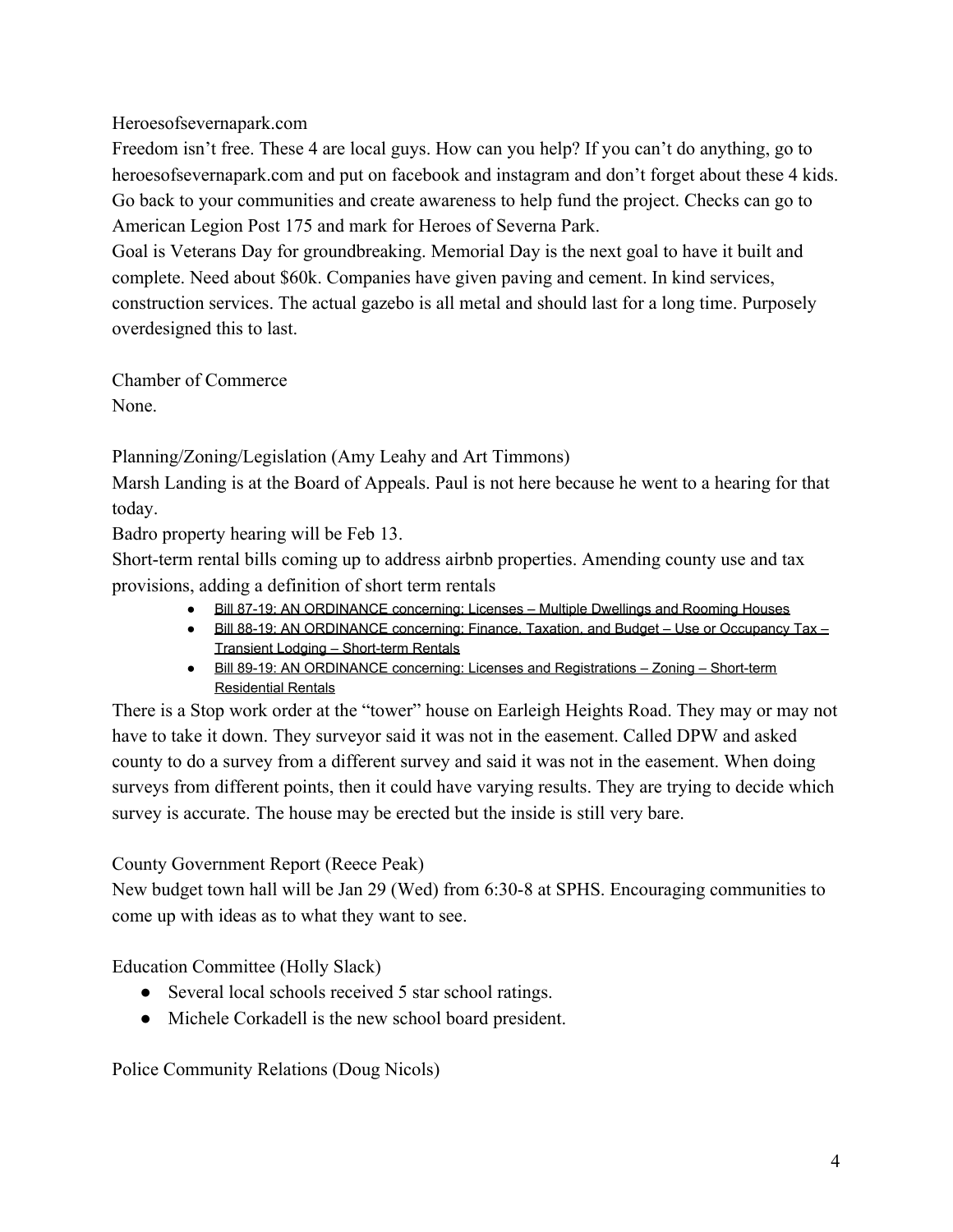6:30 December 18 meeting provides awards to deserving officers and those who support county police dept. 204 Pasadena Rd, Pasadena, MD.

Environmental Committee (Lisa Bender) SRA not going to meet until January. Wishing everyone a wonderful holiday season!

Public Works Committee (Erin O'Neill) Thank you to Erin for setting up tonight's speakers. There are painted lines on Evergreen road and chokers.

SPHS Neighbors Committee (Richard Newton)

Last month the Superintendent of schools was here but has not heard from him since. Richard has someone contacting Dactronics who did the scoreboard. The biggest problem is the music which is unnecessarily loud. A very simple solution would be to turn the music down.

Airport Noise Committee (Linda Curry)

FAA will do pilot tests. Trying to make it quieter. There was an [article](https://www.capitalgazette.com/news/ac-cn-bwi-vote-20191120-h26v3jcbovbbfj3w5myqb3b2wi-story.html) in Capital about roundtable's efforts trying to reduce the noise. They are shifting the traffic to somebody else's neighborhood. They are going to take the traffic that goes up the peninsula and direct more traffic to Severna Park. There are a few wins around the country with cases that are siding with communities.

## ASPIRE Report (Amy Leahy)

Leadership Award dinner will be Wednesday, March 25 for leaders in our community. This will be sent out as well.

## Nominating Committee (John Norville)

Chair John Norville thanked Committee members Jack Mason and Amy Leahy for serving on the Committee again this year. At this Delegates Meeting, Chm. Norville advised the Delegates that the Committee had met and the following is the slate that is unanimously proposed, per the GSPC By-Laws. All are Incumbents.

| <b>President:</b>               | *Maureen Carr-York                               |
|---------------------------------|--------------------------------------------------|
| <b>Vice-President:</b>          | *Brad Myers                                      |
| V. P. Public Affairs *Amy Leahy |                                                  |
| Secretary:                      | <i><b>*Holly Slack</b></i>                       |
| Treasurer:                      | <i>*Steve Poland</i>                             |
| Director:                       | *John Norville [Nominated by Board of Directors] |
| Director:                       | *Bill Lippincott                                 |
| Director:                       | *Erin O'Neill                                    |